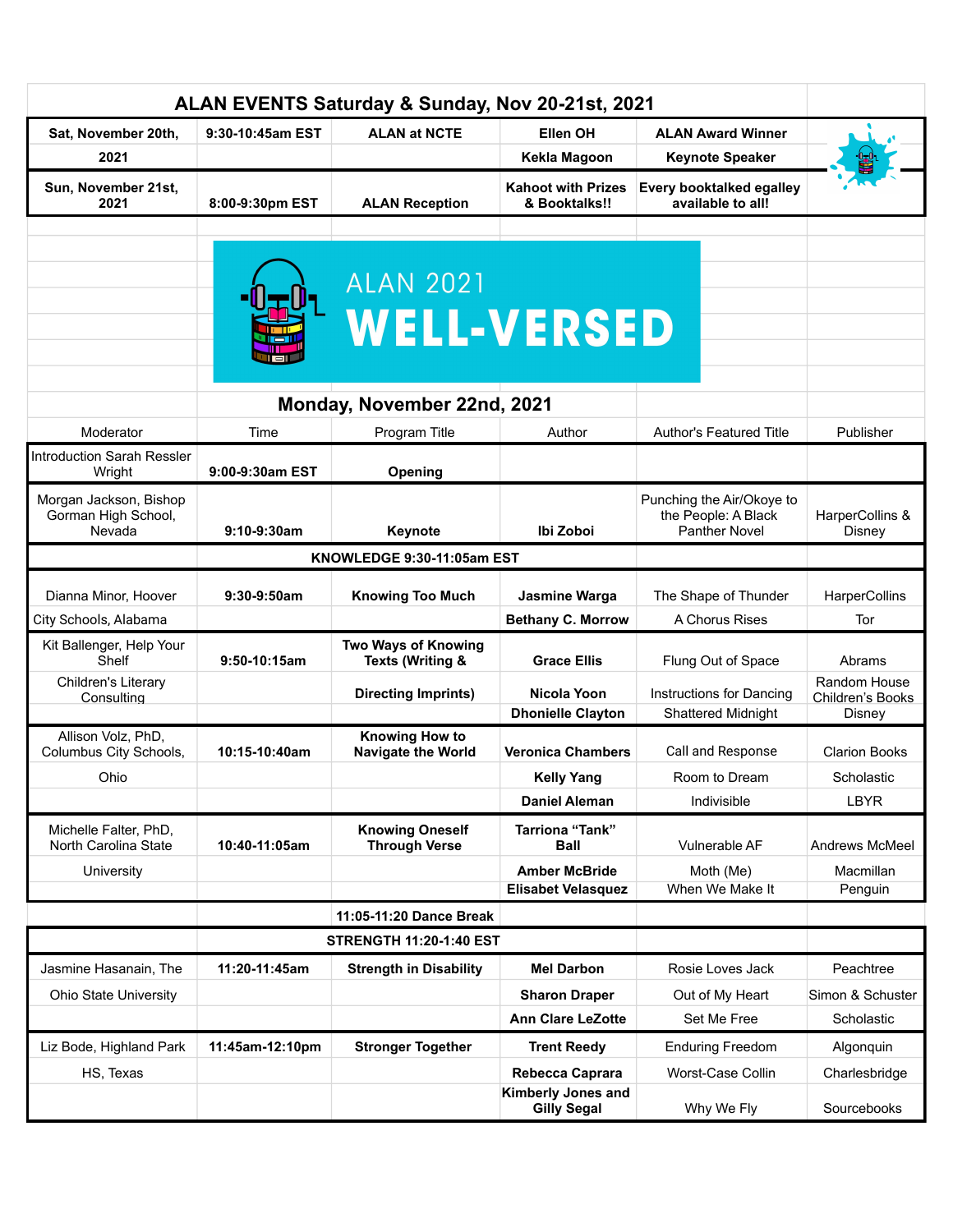| Anna Gotangco Osborn,                      | 12:10-12:35am   | <b>Drawing Strength</b>                   | <b>Gareth Hinds</b>                                 | <b>Graceling Graphic Novel</b>                          | <b>Clarion Books</b>           |  |
|--------------------------------------------|-----------------|-------------------------------------------|-----------------------------------------------------|---------------------------------------------------------|--------------------------------|--|
| University of Missouri                     |                 |                                           | Hope Larson &<br><b>Rebecca Mock</b>                | Salt Magic                                              | <b>Holiday House</b>           |  |
|                                            |                 |                                           | Terry Blas &<br><b>Claudia Aguirre</b>              | Lifetime Passes                                         | Abrams                         |  |
| Corinne Viglietta. Folger                  | 12:35-1:00pm    | <b>Robust Remixes</b>                     | <b>Dahlia Adler</b>                                 | This Way Madness Lies                                   | Macmillan                      |  |
| Shakespeare Library,                       |                 |                                           | <b>Samantha Cohoe</b>                               | <b>Bright Ruined Things</b>                             | Macmillan                      |  |
| Washington D.C.                            |                 |                                           | Jennifer Yen                                        | A Taste for Love                                        | Penguin                        |  |
| Jenell Igeleke Penn, PhD,                  | 1:00-1:20pm     | <b>Staying Strong in Print</b>            | Leigh Bardugo                                       | Rule of Wolves                                          | Macmillan                      |  |
| <b>Ohio State University</b>               |                 | & Performance                             | G. Neri                                             | Concrete Cowboy                                         | Candlewick                     |  |
|                                            |                 |                                           |                                                     |                                                         |                                |  |
| Valerie Kinloch, PhD,                      | 1:20-1:40pm     | <b>How to be Anti-Racist</b>              | <b>Brendan Kiely</b>                                | The Other Talk<br>This Book is Anti-Racist              | Simon & Schuster<br>The Quarto |  |
| <b>NCTE President</b>                      |                 |                                           | <b>Tiffany Jewell</b>                               | Journal                                                 | Group                          |  |
|                                            |                 | LUNCH BREAK 1:40-2:10pm EST               |                                                     |                                                         |                                |  |
|                                            |                 | BREAKOUTS* 2:10-3:00pm EST                |                                                     |                                                         |                                |  |
|                                            |                 | LEARNING 3:00-4:40pm EST                  |                                                     |                                                         |                                |  |
| Madi Hart, The Ohio State                  | 3:00-3:25pm     | <b>Somewhere I Belong</b>                 | <b>Marcia Argueta</b><br><b>Mickelson</b>           | Where I Belong                                          | Lerner                         |  |
| University                                 |                 |                                           | Laekan Zea Kemp                                     | Somewhere Between<br><b>Bitter and Sweet</b>            | <b>LBYR</b>                    |  |
|                                            |                 |                                           | Adiba Jaigirdar                                     | Hani and Ishu's Guide to<br><b>Fake Dating</b>          | Page Street                    |  |
| Ji Hyun Hong, University<br>of Georgia     | 3:25-3:50pm     | <b>Learning from History</b>              | <b>Alverne Ball &amp;</b><br><b>Stacey Robinson</b> | Across the Tracks                                       | Abrams                         |  |
|                                            |                 |                                           | <b>Michelle Coles</b>                               | Black was the Ink                                       | Lee & Low                      |  |
|                                            |                 |                                           | <b>Stacey Lee</b>                                   | Luck of the Titanic                                     | Penguin                        |  |
| Sarah Leigh, Chelsea                       | 3:50-4:15pm     | <b>Other Worlds, Familiar</b>             | <b>Cherie Dimaline</b>                              | Hunting the Stars                                       | Abrams                         |  |
| High School,<br>Massachusetts              |                 | <b>Figures</b>                            | Lori Lee                                            | <b>Broken Web</b><br>(Shamanborn)                       | Page Sreet                     |  |
|                                            |                 |                                           | <b>Charlie Jane</b><br>Anders                       | Victories Greater than<br>Death                         | Tor                            |  |
| Dominique Forbes, Avalos<br>P-TECH School, | 4:15-4:40pm     | <b>How to Wield One's</b><br><b>Magic</b> | Kass Morgan &<br><b>Danielle Paige</b>              | The Monarchs                                            | <b>Clarion Books</b>           |  |
| Texas                                      |                 |                                           | <b>David Bowles</b>                                 | Clockwork Curandera: The<br><b>Witch Owl Parliament</b> | Lee & Low                      |  |
|                                            |                 |                                           | J. Elle                                             | Wings of Ebony                                          | Simon & Schuster               |  |
|                                            |                 | DANCE BREAK 4:40-4:50pm                   |                                                     |                                                         |                                |  |
| <b>RESPECT 4:50-6:30pm EST</b>             |                 |                                           |                                                     |                                                         |                                |  |
| Michelle Waters,                           | 4:50-5:15pm EST | Anthologies are<br>Awesome!               | <b>Laura Silverman</b>                              | Up All Night                                            | Algonquin                      |  |
| University of Oklahoma                     |                 |                                           | <b>Cynthia Leitich</b><br>Smith                     | <b>Ancestor Approved</b>                                | HarperCollins                  |  |
|                                            |                 |                                           | Saraciea J. Fennell                                 | Wild Tongues Can't Be<br>Tamed                          | Macmillan                      |  |
| Mikey Hall, Arizona                        | 5:15-5:40pm EST | <b>Drama and Debate</b>                   | <b>Ray Stoeve</b>                                   | Between Perfect and Real                                | Abrams                         |  |
| <b>State University</b>                    |                 |                                           | <b>Steven Salvatore</b>                             | Can't Take That Away                                    | Bloomsbury                     |  |
|                                            |                 |                                           | <b>Kwame Ivery</b>                                  | The Problem with the<br><b>Other Side</b>               | Soho                           |  |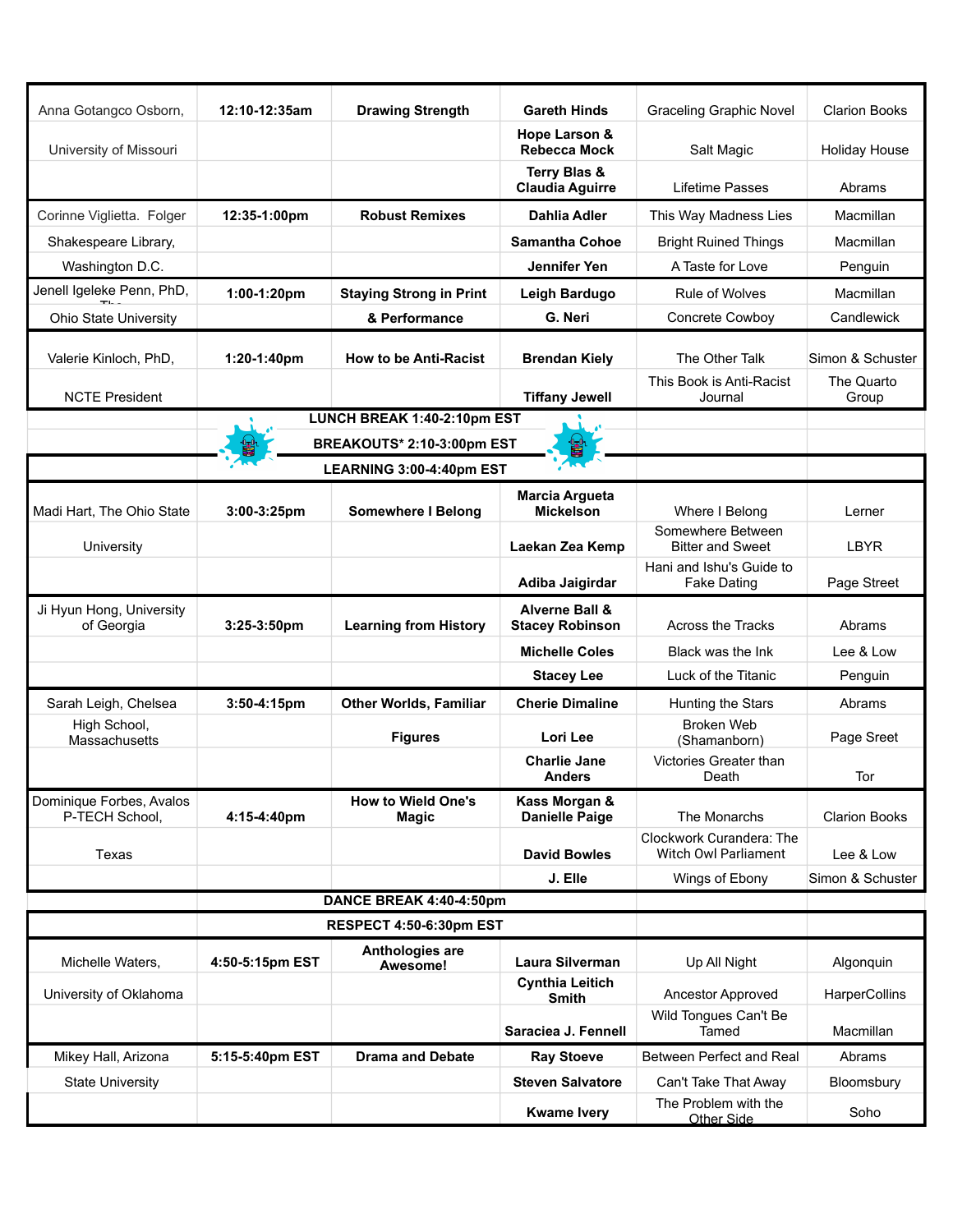| Sarah Mulhern Gross,<br>Chair, Amelia Elizabeth | 5:40-6:20 EST                                              | <b>Walden Award Winners</b><br><b>Acceptances</b>                                                                                                                                        | <b>Elizabeth Acevedo</b>                                                                                      | Clap When You Land,<br><b>Walden Winner</b>                                                           | HarperCollins    |
|-------------------------------------------------|------------------------------------------------------------|------------------------------------------------------------------------------------------------------------------------------------------------------------------------------------------|---------------------------------------------------------------------------------------------------------------|-------------------------------------------------------------------------------------------------------|------------------|
| Walden Committee, 2021                          |                                                            |                                                                                                                                                                                          | <b>Brittney Morris</b>                                                                                        | Slay, Walden Finalist                                                                                 | Simon & Schuster |
|                                                 |                                                            |                                                                                                                                                                                          | <b>Christina</b><br><b>Hammonds Reed</b>                                                                      | The Black Kids, Walden<br><b>Finalist</b>                                                             | Simon & Schuster |
|                                                 |                                                            |                                                                                                                                                                                          | <b>Deborah Wiles</b>                                                                                          | Kent State, Walden Finalist                                                                           | Scholastic       |
| Sarah Ressler Wright,                           |                                                            |                                                                                                                                                                                          |                                                                                                               |                                                                                                       |                  |
| <b>ALAN President</b>                           | 6:20-6:30pm EST                                            | <b>Closing Celebration!</b>                                                                                                                                                              |                                                                                                               |                                                                                                       |                  |
|                                                 | *Breakout Session Details (2:10-3:00pm EST)                |                                                                                                                                                                                          |                                                                                                               |                                                                                                       |                  |
|                                                 | <b>Breakout 1 Anti-</b><br><b>Racist Session</b><br>Winner | <b>Windows, Mirrors, Sliding</b><br>Doors and the Abyss -<br><b>Possibilities and Practices</b><br>of Pedagogies of Relation<br>in teaching Afro-Atlantic<br>literature for Young Adults | <b>Sian Charles-Harris</b>                                                                                    | University of Connecticut                                                                             |                  |
|                                                 | Breakout 2                                                 | Exploring the Myriads of<br>the Latinx Diaspora with<br>YA Lit                                                                                                                           | James Blasingame,<br>PhD, Sandra Saco,<br>Tracey Flores, PhD,<br>Maria Sanchez,<br>Alethea Maldonado          | Arizona State University,<br>University of Texas,<br>Austin, Lockhart Junior<br><b>High School</b>    |                  |
|                                                 | Breakout 3                                                 | Flooded with Imagination<br>and Holding Books to the<br>Light - The National<br><b>Writing Project Meets</b><br>Young Adult Lit                                                          | <b>Bryan Ripley</b><br>Crandall, Amanda<br>Haugan, Kim<br>Herzog, Rebecca<br>Marsick, Susan<br>Densmore-James | Fairfield University,<br>Ridgeview High School,<br>Staples High School,<br>University of West Florida |                  |
|                                                 | Breakout 4                                                 | Harry Potter and the<br>Erased Identity: Using<br>Autoethnography to<br>Analyze Young Adult<br>Literature                                                                                | Stergios Botzakis,<br>PhD, Laura Davis,<br>Julia Watts, Heather<br>Matthews, & Ashley<br>Stroud               | University of Tennessee,<br>Knoxville                                                                 |                  |
|                                                 | Breakout 5                                                 | Learning in Verse: The<br>Power of Verse Novels in<br>the ELA Classroom                                                                                                                  | Amanda Rigell &<br>Arianna Banack                                                                             | University of Tennessee.<br>Knoxville                                                                 |                  |
|                                                 | Breakout 6                                                 | Middle Grade Reading: A<br>Myriad of Formats & Facets,<br>but Don't Forget Postmodern<br>Picturebooks!                                                                                   | Lisa Ciecierski, PhD,<br>William P. Bintz,<br>PhD, & Shabnam<br>Moini Chaghervand                             | Penn State University,<br>Kent State University                                                       |                  |
|                                                 | Breakout 7                                                 | Multimodal Matchmaking-<br>Exploring Identity with YA<br>Lit Excerpts and Digital<br>Texts                                                                                               | Laura Jacobs &<br>Caitlin Donovan                                                                             | North Carolina State<br>University                                                                    |                  |
|                                                 | Breakout 8                                                 | What Can we Learn from a<br>Multimodal Format that is<br>Hundreds of Years Old? How YA<br>Graphic Novels Can Teach Kids<br>to Read the Internet, The World,<br>and Themselves            | Bill Boerman-Cornell,<br>PhD & Jung Kim,<br>PhD                                                               | Trinity College, Lewis<br>University                                                                  |                  |
|                                                 | Breakout 9                                                 | <b>YAL Antiracist Remix:</b><br>Implementing Racial<br>Literacy Development in<br>the Classroom                                                                                          | Ashley D. Black, PhD                                                                                          | Northwest Missouri State<br>University                                                                |                  |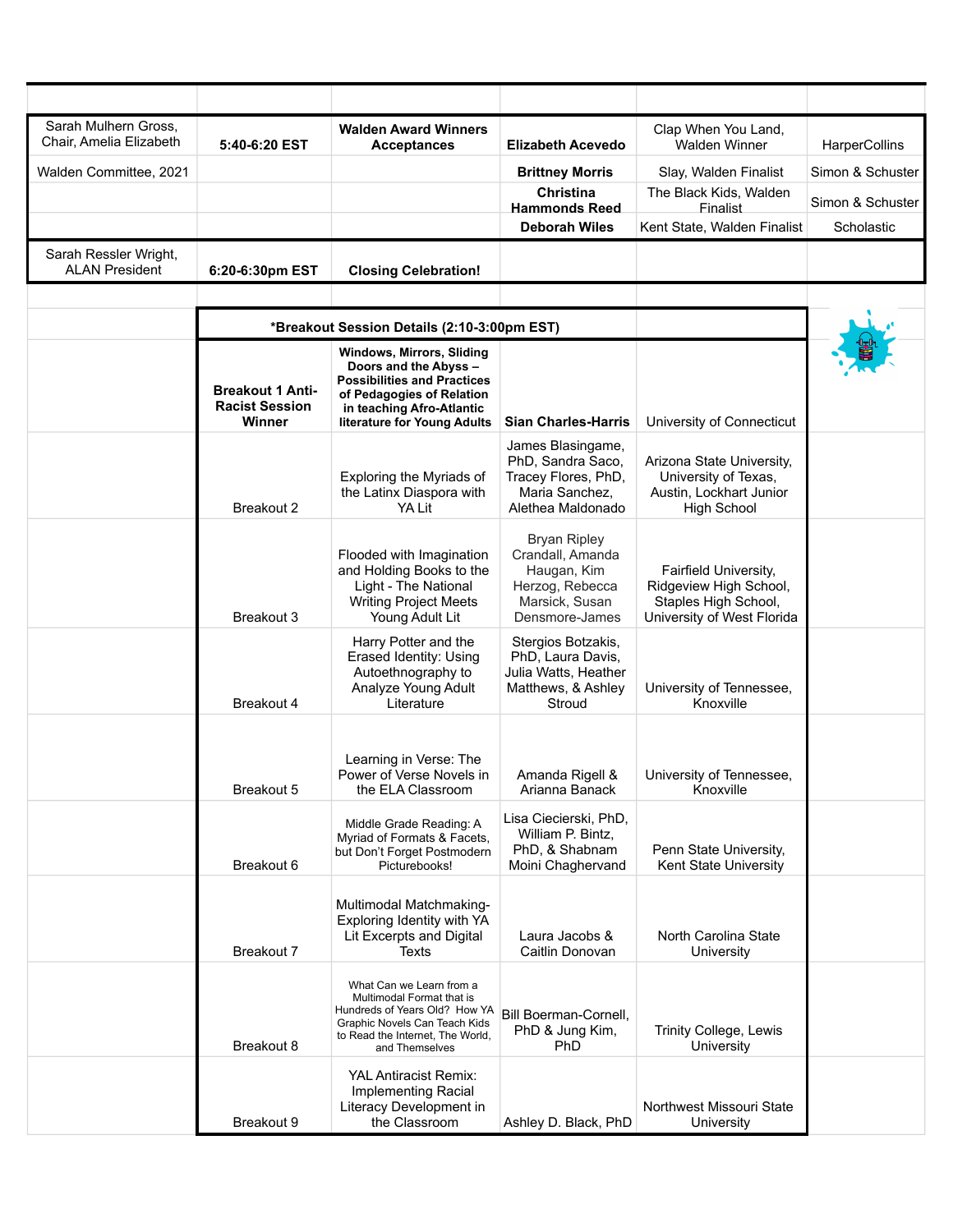|                                                     |                | <b>ALAN 2021</b>                                |                                                           |                                                                                 |                                        |
|-----------------------------------------------------|----------------|-------------------------------------------------|-----------------------------------------------------------|---------------------------------------------------------------------------------|----------------------------------------|
|                                                     |                |                                                 | <b>WELL-VERSED</b>                                        |                                                                                 |                                        |
|                                                     |                |                                                 |                                                           |                                                                                 |                                        |
|                                                     |                |                                                 |                                                           |                                                                                 |                                        |
|                                                     |                |                                                 |                                                           |                                                                                 |                                        |
|                                                     |                | Tuesday, November 23rd, 2021                    |                                                           |                                                                                 |                                        |
| Moderator                                           | Time           | Program Title                                   | Author                                                    | <b>Author's Featured Title</b>                                                  | Publisher                              |
|                                                     | $9:00-9:10am$  | <b>Welcome &amp; Membership</b>                 |                                                           |                                                                                 |                                        |
| e.E. Charlton-Trujillo,<br>filmmaker & author       | 9:10-9:30am    | <b>Keynote: Unique Ways</b><br>of Telling Tales | <b>Brian Selznick</b>                                     | Kalediscope                                                                     | Scholastic                             |
|                                                     |                |                                                 | <b>Daniel Nayeri</b>                                      | Everything Sad is Untrue                                                        | Levine Querido                         |
|                                                     |                | Truth 9:30-11:35am EST                          |                                                           |                                                                                 |                                        |
|                                                     | $9:30-9:55am$  | <b>Sleuths &amp; Truths</b>                     | <b>Angeline Boulley</b>                                   | Firekeeper's Daughter                                                           | Macmillan                              |
| Celeste Trimble, PhD,<br>Saint Martin's University, |                |                                                 | <b>Isabella Star</b><br>LaBlanc                           | Firekeeper's Daughter<br>narrator                                               | Macmillan audio                        |
| Washington                                          |                |                                                 | <b>Karen McManus</b>                                      | You'll be the Death of Me                                                       | Random House<br>Children's Books       |
| Deondra Smith, Jefferson                            | $9:55-10:20am$ | <b>Truth in Love &amp; Humor</b>                | <b>Crystal Maldonado</b>                                  | Fat Chance, Charlie Vega                                                        | <b>Holiday House</b>                   |
| County Public Schools,<br>Kentucky                  |                |                                                 | Syed M. Masood                                            | More than Just a Pretty<br>Face                                                 | <b>LBYR</b>                            |
|                                                     |                |                                                 | Sayantani<br><b>DasGupta</b>                              | <b>Debating Darcy</b>                                                           | Scholastic                             |
| Tom Hering, Delaware<br>City Schools, Ohio          | 10:20-10:45am  | <b>Writing True Tales</b>                       | <b>Gail Jarrow</b>                                        | AMBUSHED! The<br><b>Assassination Plot Against</b><br><b>President Garfield</b> | Calkins<br>Creek/Astra<br><b>Books</b> |
|                                                     |                |                                                 | <b>Dr. Anton Treuer</b>                                   | Everything You Wanted to<br>Know about Indians but<br>were Afraid to Ask (YRE)  | Levine Querido                         |
|                                                     |                |                                                 | Gayle E. Pitman                                           | Evelyn Hooker and the<br><b>Fairy Project</b>                                   | <b>Magination Press</b>                |
| Liz Garcia, The University                          | 10:45-11:10am  | <b>Truths in Other Worlds</b>                   | <b>Lilliam Rivera</b>                                     | Never Look Back                                                                 | Bloomsbury                             |
| of Tennessee                                        |                |                                                 | <b>Darcie Little Badger</b>                               | A Snake Falls to Earth                                                          | Levine Querido                         |
|                                                     |                |                                                 | <b>TJ Klune</b>                                           | <b>Flash Fire</b>                                                               | Tor                                    |
| Rikki Bell, Lakota Local<br>Schools, Ohio           | 11:10-11:35am  | <b>Truth to Power</b>                           | <b>Ilyasah Shabazz &amp;</b><br><b>Tiffany D. Jackson</b> | The Awakening of Malcolm<br>X                                                   | Macmillan                              |
|                                                     |                |                                                 | <b>Jetta Grace Martin</b>                                 | Freedom! The Story of the<br><b>Black Panther Party</b>                         | Levine Querido                         |
| <b>DANCE BREAK 11:35-11:45am EST</b>                |                |                                                 |                                                           |                                                                                 |                                        |
| INTEGRITY 11:45am-1:15pm EST                        |                |                                                 |                                                           |                                                                                 |                                        |